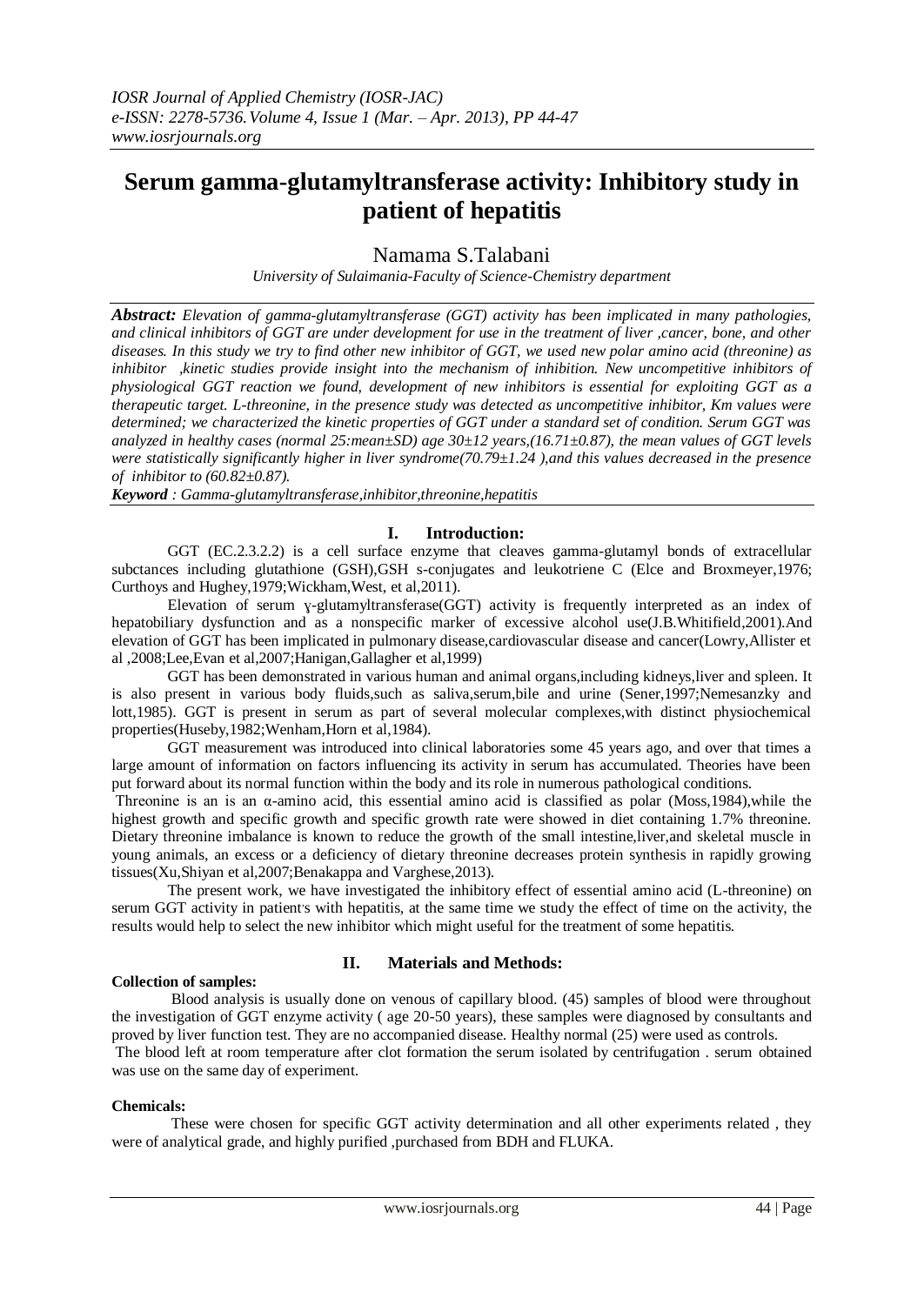#### **Gamma-glutamyltransferase assay:**

The GGT activity was determined by the hydrolysis of g-glutamyl p-nitroanilide in the presence of the acceptor (Szasz,1969 ;1974). Standard assay included final reagent concentration 2mM of gamma-glutamyl pnitroanilide, 62 mM of glycylglycine and 95 mM of Tris-HCl, pH 8.1. The rate of p-nitroanilide formation was measured at 405 nm by using spectrophotometer. The results were expressed as U/L ,one unit of enzyme represents the amount of enzyme that catalyzes the release of 1mmol of nitroaniline/min.

### **Inhibition studies:**

The GGT inhibition with L-threonine was studied by using Tris-HCl buffer containing various concentration of gamma-glutamyl p-nitroanilide (0.5,1,1.5,2,2.5,3 mmol/L) and 62 mmol of glycylglycine per liter. L-threonine (2.5 mM)were added to the reaction mixture. The GGT activities were assayed after 1 min incubation with the inhibitors.

Apparent Km and apparent Vmax values were determined from Michaelies-Menten and Lineweaver Burk plots for gamma-glutamyl p-nitroanilide.

### **III. Results:**

Investigating GGT activity data obtained shows an elevation of the activity in hepatitis (70.79±1. 24 U/L) when compared with normal activity  $(16.71\pm0.87 \text{ U/L})$  (table 1). In presence of L-threonine (2.5 mM/L) uncompetitively inhibited of the serum GGT activity at 2 mmol/L concentration of gamma-glutamyl pnitroanilide (fig 1).

### **Determination of Vmax and Km values:-**

These values of Vmax and Km were achieved using Michaelis-Menten analysis fig(2)(table2),the data analysed were confirmed by plotting Lineweaver-burk plot fig(3).By these figures we can detect L-threonine as uncompetitive inhibitor.

**Fig(1): effect of (2mM)of L-threonine on GGT activity in hepatitis sera**





| Case                         | GGT activity (mean $\pm$ SD) U/L |  |  |
|------------------------------|----------------------------------|--|--|
| Normal                       | $16.71 \pm 0.87$                 |  |  |
| Hepatitis sera               | $70.79 \pm 1.24$                 |  |  |
| Presence of L-threonine(2mM) | $60.82 \pm 0.87$                 |  |  |

# **Table (II): Km and Vmax values for serum GGT in( hepatitis and presence of L-threonine 2mM)**

| parameter     | GGT activity without | GGT activity in presence of |
|---------------|----------------------|-----------------------------|
|               | threonine            | L-threonine                 |
| $Km$ (mM)     |                      |                             |
| $V$ max (U/L) |                      |                             |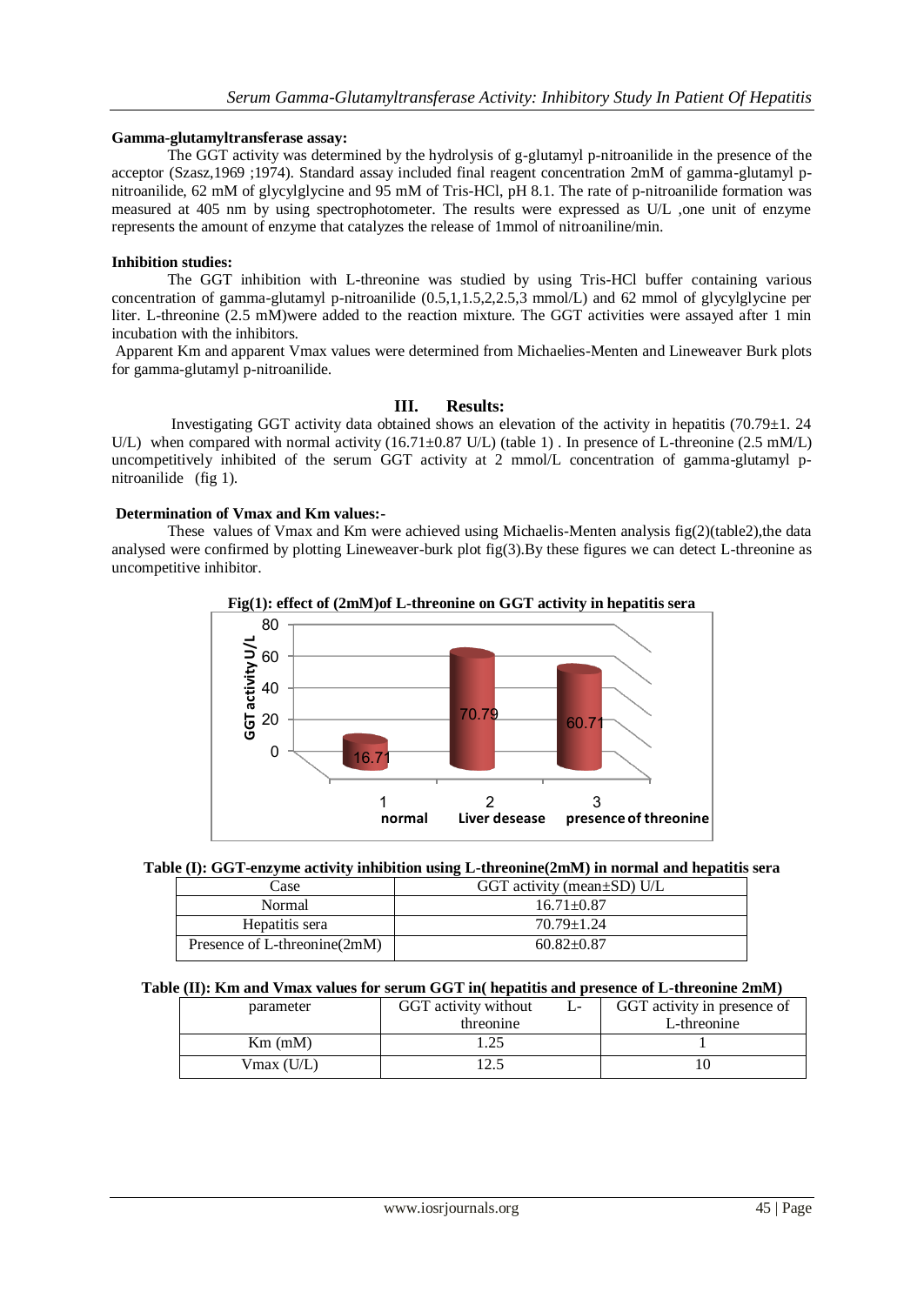

Fig(2): Michaelis-Menten plot for serum GGT with gamma-glutamyl p-nitroanilide as substrate and L-threonine as inhibitor



Fig(3): Lineweaver Burk plot for serum GGT with γ-glutamyl p-nitroanilide as substrate and L-threonine as inhibitor

# **IV. Discussion:**

Our results showed that L-threonine could affect activity of GGT enzyme. Data from our study indicate that L-threonine amino acid inhibited the activity of GGT enzyme.

Elevation of GGT activity can be explained to be due to the affection of liver by damage of liver cells. the relationship between hepatic and serum GGT in human patients has been studied by several authors. Experimental work has mostly used rats. Who have substantially lower serum and hepatic GGT activity than humans(Teschke et al,1983).found 20 fold higher values in normal humans than in control rats. As so much work is based on these animals,the assumption that the difference is purely quantitative is rather a crucial one.

A sensitive method for measurement of GGT activity in needle biopsy samples was developed by (Satoh and Colleogues;1980),found that in 57 patients with a variety of liver diseases either serum or hepatic GGT . or both,or neither,could be elevated . Among those patients with both serum and liver GGT increased, higher values were found in alcoholic or drug-induced hepatitis than in viral hepatitis, and in the former group serum GGT showed a greater increase above normal (approximately six fold) than liver GGT (around three fold).

In the study with S.GGT,it was reported that for gamma-glutamyl p-nitroanilide and glycyglycin, the Km values were 1.9 mM and 12.0 mM respectively (Rosalki and Tarlow ,1974). The Km value of human liver GGT,when gamma-glutamyl p-nitroanilide was used as the substrate,was reported as 1.4 mM, and for kidney it was 1.2 mM( Shaw et al,1978).

 It was reported in the literature that L-serine (which is another essential amino acid)inhibits GGT in the presence of borate by interacting with the gamma-glutamyl binding site of the enzyme(Tate and Meister,1978;Vesely et al ,1985).GGT activity is increased in a number of primary and metastatic